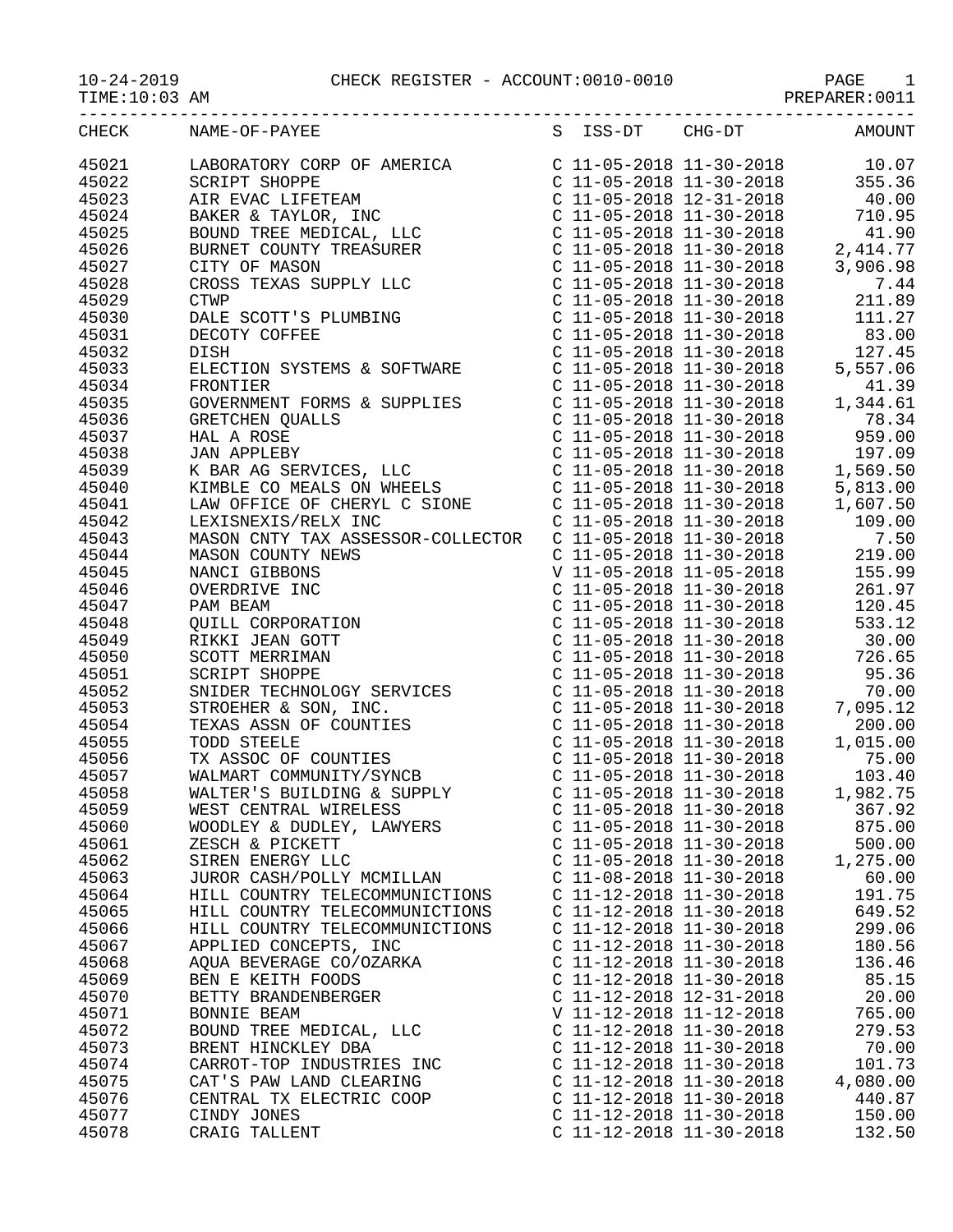|                                  | $\begin{array}{cccccc} 10-24-2019 & & & \text{CHECK REGISTER} & - & \text{ACCOUNT:0010-0010} & & & \text{PAGE} & 2 \\ \text{TIME:10:03 AM} & & & & & \text{PREPARENT:0011} & & & \end{array}$                                                                                                         |                                                                                       |                                       |
|----------------------------------|-------------------------------------------------------------------------------------------------------------------------------------------------------------------------------------------------------------------------------------------------------------------------------------------------------|---------------------------------------------------------------------------------------|---------------------------------------|
| CHECK                            |                                                                                                                                                                                                                                                                                                       |                                                                                       |                                       |
| 45079<br>45080<br>45081          | $\begin{tabular}{c c c c} \hline 10:53 & $MAB$ & $16000$ \\ \hline 10:53 & $1689$ & $11$-2018$ & $12$-12$-2318 & $16900W1$ \\ \hline 10:54 & $14$-2018$ & $11$-2018$ & $12$-218$ & $1000W1$ \\ \hline 10:54 & $160000$ & $11$-22018$ & $13$-2018$ & $10000W1$ \\ \hline 11:54 & $1000000$ & $11$-220$ |                                                                                       |                                       |
| 45082<br>45083<br>45084          |                                                                                                                                                                                                                                                                                                       |                                                                                       |                                       |
| 45085<br>45086<br>45087          |                                                                                                                                                                                                                                                                                                       |                                                                                       |                                       |
| 45088<br>45089<br>45090          |                                                                                                                                                                                                                                                                                                       |                                                                                       |                                       |
| 45091<br>45092<br>45093          |                                                                                                                                                                                                                                                                                                       |                                                                                       |                                       |
| 45094<br>45095<br>45096          |                                                                                                                                                                                                                                                                                                       |                                                                                       |                                       |
| 45097<br>45098<br>45099          |                                                                                                                                                                                                                                                                                                       |                                                                                       |                                       |
| 45100<br>45101<br>45102          |                                                                                                                                                                                                                                                                                                       |                                                                                       |                                       |
| 45103<br>45104<br>45105          |                                                                                                                                                                                                                                                                                                       |                                                                                       |                                       |
| 45106<br>45107<br>45108          |                                                                                                                                                                                                                                                                                                       |                                                                                       |                                       |
| 45109<br>45110<br>45111          |                                                                                                                                                                                                                                                                                                       |                                                                                       |                                       |
| 45112<br>45113<br>45114          |                                                                                                                                                                                                                                                                                                       |                                                                                       |                                       |
| 45115<br>45116<br>45117<br>45118 |                                                                                                                                                                                                                                                                                                       |                                                                                       | 53.52<br>94,076.16<br>76.30<br>653.08 |
| 45119<br>45120<br>45121          | BONNIE BEAM<br>LUBKE'S CARS & TRUCKS<br>PAYROLL CLEARING ACCOUNT<br>PAYROLL CLEARING ACCOUNT<br>C 11-12-2018 11-30-2018<br>C 11-13-2018 11-30-2018<br>MELISSA HALEY<br>C 11-13-2018 11-30-2018<br>C 11-14-2018 11-30-2018<br>ELI CASTILLO<br>ELI C                                                    |                                                                                       | 2,240.00<br>96.00<br>102.14           |
| 45122<br>45123<br>45124          |                                                                                                                                                                                                                                                                                                       | $C$ 11-26-2018 12-31-2018<br>C 11-26-2018 12-31-2018                                  | 142.92<br>166.32<br>1,820.00          |
| 45125<br>45126<br>45127          | EXERED AND CORP OF AMERICAL CORPORATIONS CORPORATIONS CORPORATIONS CORPORATION CORPORATION CORPORATION CONTRA<br>BAR O BAR RANCHES INC CORPORATION CORPORATION CORPORATION CORPORATION CORPORATION CORPORATION CORPORATION CORPO                                                                      | I 11-26-2018 11-26-2018                                                               | 465.08<br>74.67<br>28.00              |
| 45128<br>45129<br>45130          | CNH INDUSTRIAL CAPITAL AMERICA LLC C 11-26-2018 12-31-2018<br>CROSS TEXAS SUPPLY LLC<br>ELECTION SYSTEMS & SOFTWARE                                                                                                                                                                                   | C $11-26-2018$ $11-30-2018$<br>$C$ 11-26-2018 12-31-2018                              | 3,288.23<br>167.78<br>273.29          |
| 45131<br>45132<br>45133          | ELM USA<br>FRANK MONAGUE                                                                                                                                                                                                                                                                              | C $11-26-2018$ $12-31-2018$<br>$C$ 11-26-2018 11-30-2018<br>$C$ 11-26-2018 12-31-2018 | 116.80<br>4,375.00<br>49.49           |
| 45134<br>45135                   | FRONTIER<br>GLASS DOCTOR OF CENTRAL TEXAS<br>H. CHARLES ECKERT                                                                                                                                                                                                                                        | $C$ 11-26-2018 12-31-2018 339.11<br>$C$ 11-26-2018 12-31-2018                         | 171.90                                |

45136 JODY FAULEY C 11-26-2018 12-31-2018 350.00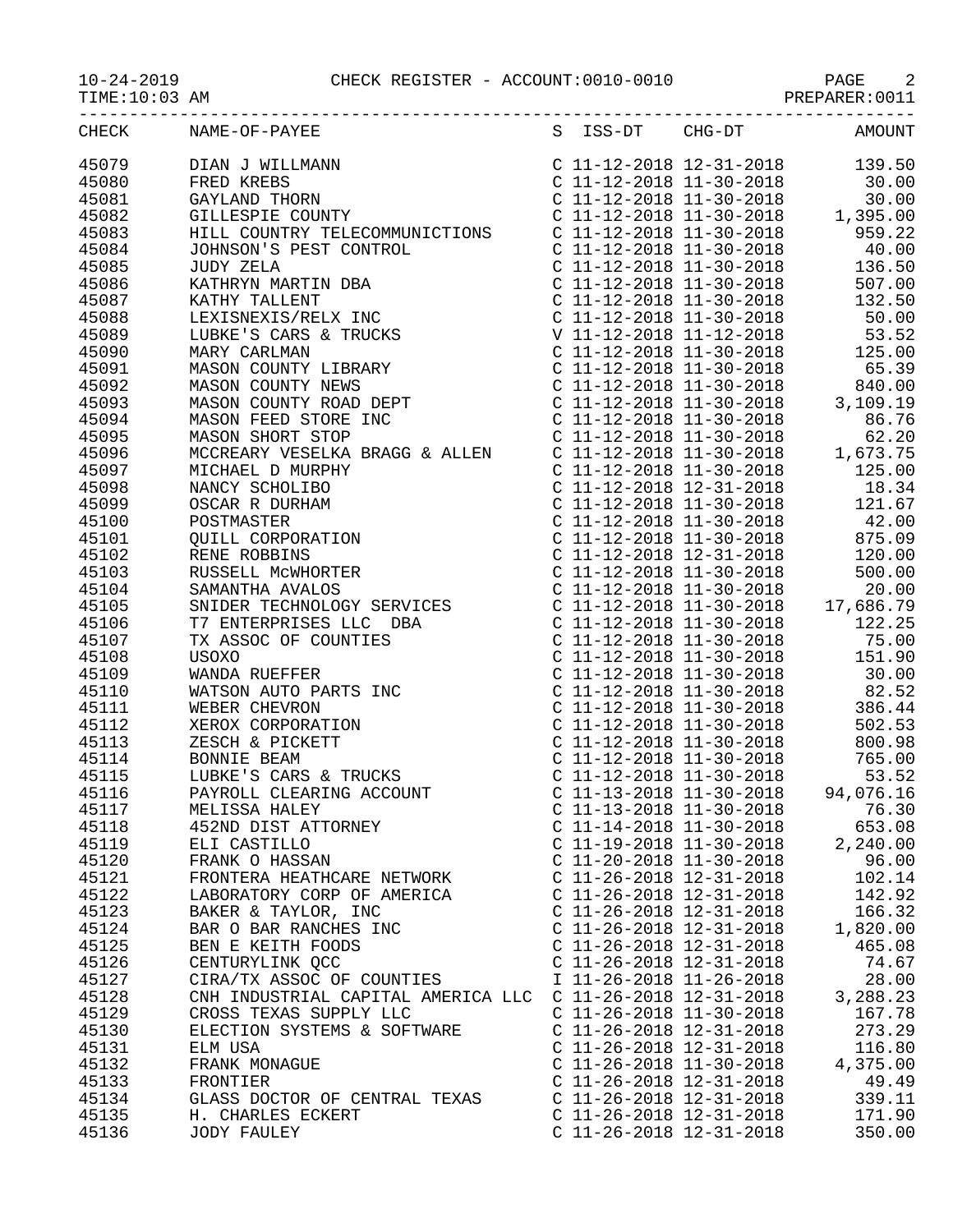10-24-2019 CHECK REGISTER - ACCOUNT:0010-0010 PAGE 3

| $10 - 24 - 2019$ |  |  |
|------------------|--|--|
|                  |  |  |

TIME:10:03 AM PREPARER:0011

| .     | __ _ _ _ _ _ _ _ _ _ _<br>____ |          | .      | $\sim$ $\sim$ $\sim$ $\sim$ $\sim$ |
|-------|--------------------------------|----------|--------|------------------------------------|
| CHECK | NAME-OF-PAYEE                  | S ISS-DT | CHG-DT | AMOUNT                             |
|       |                                |          |        |                                    |

| CHECK          | NAME-OF-PAYEE                                                                                                                                                                                                                              |  | S ISS-DT CHG-DT             | AMOUNT                       |
|----------------|--------------------------------------------------------------------------------------------------------------------------------------------------------------------------------------------------------------------------------------------|--|-----------------------------|------------------------------|
| 45137<br>45138 |                                                                                                                                                                                                                                            |  |                             |                              |
| 45139          |                                                                                                                                                                                                                                            |  |                             |                              |
| 45140          | LAW OFFICE OF CHERYL C SIONE C 11-26-2018 12-31-2018                                                                                                                                                                                       |  |                             | 210.00                       |
| 45141          | LEVI MUNSELL DBA<br>LUCIO MORA<br>LUCIO MORA<br>LUCY DELGADO<br>MASON DILITY CALLER CONTROL COMPTERING COMPTITY CONTROL CONTROL CONTROL DELGADO                                                                                            |  |                             | 2,000.00                     |
| 45142          |                                                                                                                                                                                                                                            |  |                             | 1,325.00                     |
| 45143          |                                                                                                                                                                                                                                            |  | C $11-26-2018$ $11-30-2018$ | 69.98                        |
| 45144          | MASON BUILDING SUPPLY & RENTAL INC $C$ 11-26-2018 12-31-2018 203.99                                                                                                                                                                        |  |                             |                              |
| 45145          | MASON CNTY TAX ASSESSOR-COLLECTOR                                                                                                                                                                                                          |  |                             | C 11-26-2018 11-30-2018 7.50 |
| 45146          |                                                                                                                                                                                                                                            |  |                             |                              |
| 45147          |                                                                                                                                                                                                                                            |  |                             |                              |
| 45148          | MASON CROCKETT KELLER DBA<br>MASSEY BALENTINE P.C.<br>NUWAY INC C 11-26-2018 12-31-2018 462.00<br>C 11-26-2018 12-31-2018 14.13<br>C 11-26-2018 12-31-2018 170.72<br>PAM BEAM C 11-26-2018 11-30-2018 160.00<br>PARTS PLUS C 11-26-2018 12 |  |                             |                              |
| 45149          |                                                                                                                                                                                                                                            |  |                             |                              |
| 45150          |                                                                                                                                                                                                                                            |  |                             |                              |
| 45151          |                                                                                                                                                                                                                                            |  |                             |                              |
| 45152          |                                                                                                                                                                                                                                            |  |                             |                              |
| 45153          | PETROLEUM EQUIPMENT SERVICE INC  C 11-26-2018 12-31-2018  844.98                                                                                                                                                                           |  |                             |                              |
| 45154          |                                                                                                                                                                                                                                            |  |                             |                              |
| 45155          |                                                                                                                                                                                                                                            |  |                             |                              |
| 45156          |                                                                                                                                                                                                                                            |  |                             |                              |
| 45157          |                                                                                                                                                                                                                                            |  |                             |                              |
| 45158          |                                                                                                                                                                                                                                            |  |                             |                              |
| 45159          | 2011<br>2011 CORPORATION CONSIDERED CONSULATION CONSULTER SOMEON CONSULATION CONSUMENT CO<br>2011 - 26 - 2018 12 - 31 - 2018<br>211 - 26 - 2018 12 - 31 - 2018<br>211 - 26 - 2018 12 - 31 - 2018<br>211 - 26 - 2018 12 - 31 - 2018<br>211  |  |                             |                              |
| 45160          | $C_11-26-2018_12-31-2018$ 350.00<br>ZESCH & PICKETT                                                                                                                                                                                        |  |                             |                              |
| 45161          | FIRST UNITED METHODIST CHURCH 11-27-2018 11-27-2018                                                                                                                                                                                        |  |                             | 50.00                        |
| 45162          | PAYROLL CLEARING ACCOUNT<br>TX ASSOCIATION OF COUNTIES HEBP<br>C 11-28-2018 12-31-2018 12.31-2018 1,889.48                                                                                                                                 |  |                             |                              |
| 45163          |                                                                                                                                                                                                                                            |  |                             | 1,889.48                     |